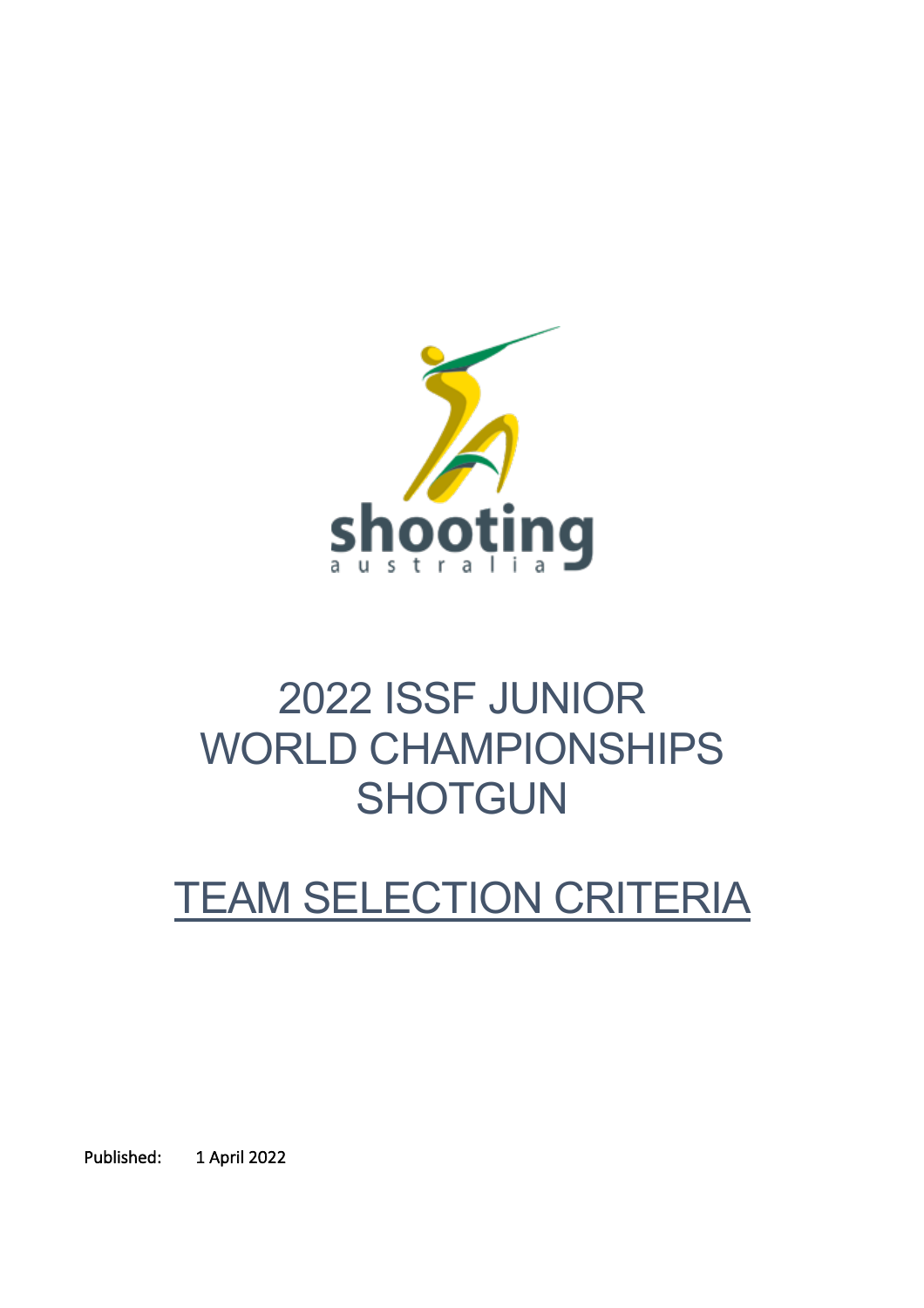

#### 1. BACKGROUND

- a) The International Shooting Sport Federation (ISSF) Junior World Championships (JWCH) are conducted according to ISSF rules.
- b) ISSF is conducting the JWCH for shotgun athletes in 2022. The details for the event are as follows:

| Year | Date                     | <b>Disciplines</b> | Location        |
|------|--------------------------|--------------------|-----------------|
| 2022 | $122nd$ SEP - $11th$ OCT | Shotgun            | Osijek, Croatia |

- c) Shooting Australia (SA) may select athletes (see clause 5) to the team (Team) to participate in the JWCH. SA is under no obligation to select any, or the maximum number of, athletes for any event at the JWCH.
- d) This Selection Criteria (Selection Criteria) details the process established by SA for the selection of athletes to the Team to represent Australia at the 2022 JWCH.

## 2. OBJECTIVES

- a) SA's objectives when considering selections to the Team are to:
	- (i) Maximise the number of medals that SA can win in benchmark events including (but not limited to) the 2024 Olympic Games and ISSF World and Continental Championships; and/or
	- (ii) Use this and other ISSF events to provide elite and pre-elite athletes with exposure to high-quality international competition that will help to accelerate their development for 2024 and beyond.
- b) For the avoidance of doubt, the objectives in clause 2(a) simply provide context to and for these Selection Criteria and in no way impact on the selection of the Team by the SA Selection Panel (Selection Panel) or the exercise of discretion (if any) by the Selection Panel.

### 3. SELECTION PANEL

- a) The Selection Panel shall comprise the SA National Coach (discipline specific), the relevant SA Member Organisation's High-Performance Committee Representative and the SA High Performance Director.
- b) The Selection Panel will select the Team subject to, and in accordance with, the terms of this Selection Criteria.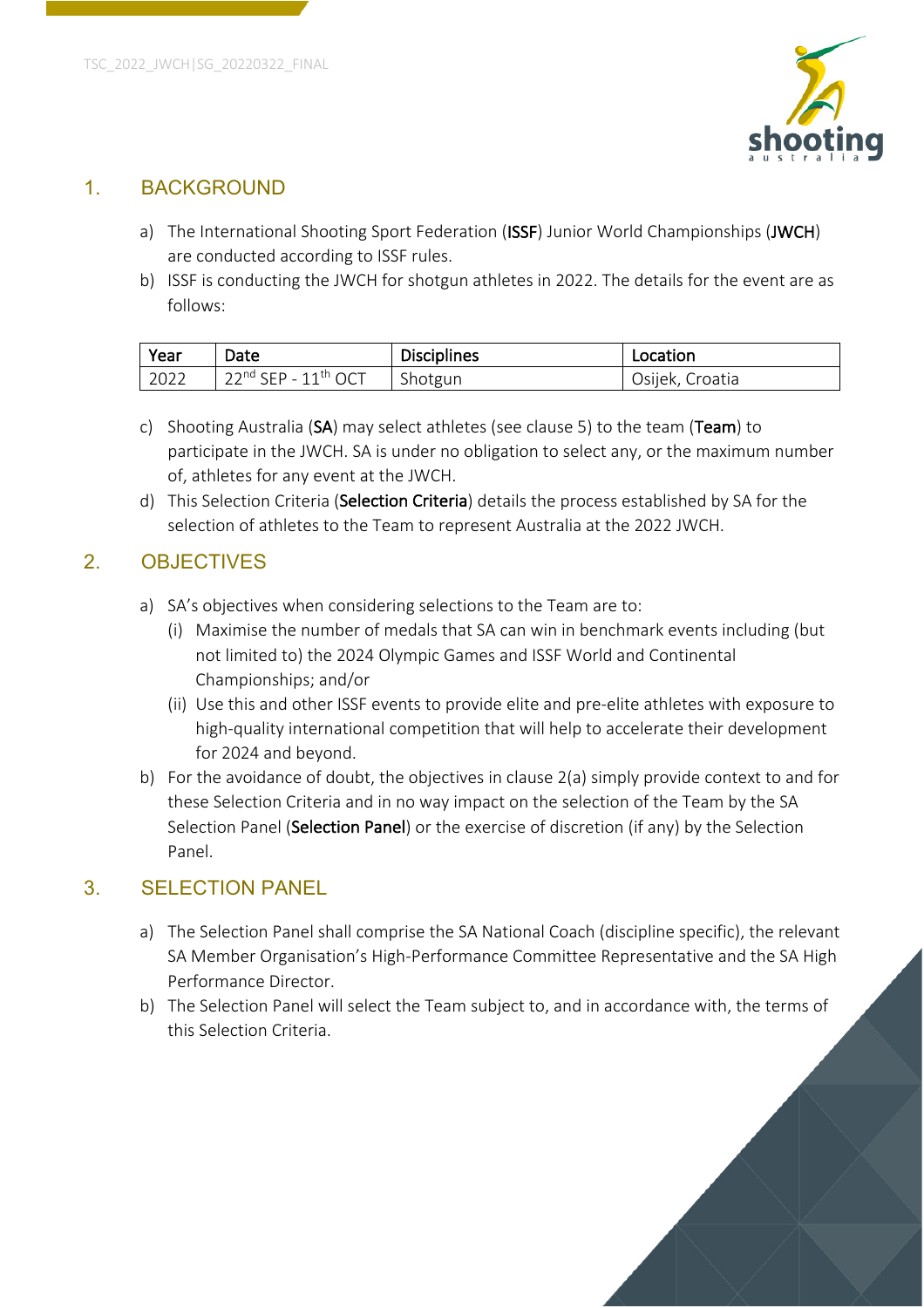

## 4. EVENTS

a) The Selection Panel may select athletes to the Team for the following events at the 2022 JWCH:

| <b>JUNIOR MEN'S</b><br><b>EVENTS</b> | <b>JUNIOR WOMEN'S</b><br><b>EVENTS</b> |  |
|--------------------------------------|----------------------------------------|--|
| TRAP                                 | TRAP                                   |  |
| <b>SKEET</b>                         | SKEET                                  |  |

- b) If there are any non-Olympic events on the program at the JWCH, the Selection Panel, at its absolute discretion, may select athletes to compete in such non-Olympic event in accordance with clause 9.
- c) If there are any Team or Mixed Team events at the JWCH, the Selection Panel, at its absolute discretion, may select athletes to compete in any such Team or Mixed Team event from amongst the Team selected for the JWCH in accordance with clause 9.

## 5. TEAM SIZE

- a) SA may select and enter a maximum of six (6) athletes in Individual events. Two (2) of those athletes must be under the age of eighteen (18) years on the day of the opening of the Championship concerned. A maximum of three (3) athletes of one nation (the three top-ranked after Qualification) may proceed to the Final.
- b) Neither this Selection Criteria, nor SA nor ISSF require SA to select any, or the maximum number of, athletes to the Team for the JWCH. For the avoidance of doubt, nothing in this Selection Criteria operates to require the Selection Panel to exercise any discretion to select any athletes to the Team or fill all available positions on the Team. Final Team members and composition of the Team are determined at the absolute discretion of the SA Selection Panel.

# 6. ATHLETE ELIGIBILITY

- a) In order to be eligible for consideration for selection to the Team for the JWCH an athlete must:
	- (i) Be a registered financial member of a SA Member Organisation;
	- (ii) Be eligible to compete for Australia in shooting events in future Olympic Games, World and Continental Championships;
	- (iii) Meet this Selection Criteria and all eligibility requirements imposed by the ISSF;
	- (iv) Have achieved an Average Performance Score (APS) that meets or exceeds the Minimum Performance Standard for the relevant event in accordance with clause 7; and
	- (v) Sign and abide by the SA Athlete Agreement as per clause 12.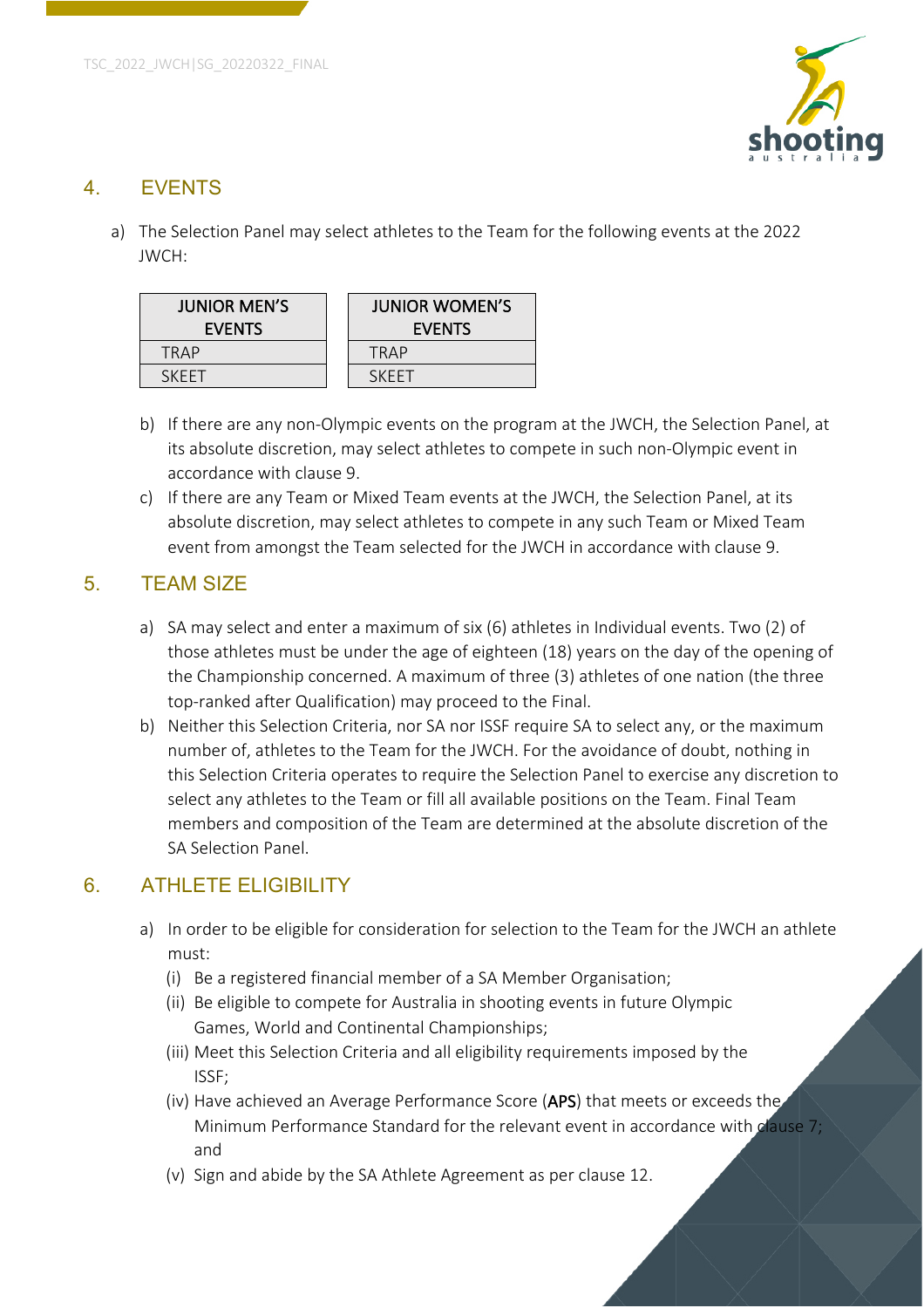

## 7. MINIMUM PERFORMANCE STANDARDS

- a) To be eligible for consideration for selection to the Team athletes must have achieved an APS that meets or exceeds the Minimum Performance Standard for the relevant event as detailed in clause 7(c).
- b) The APS is determined by SA based on the average of each athlete's top three (3) qualification scores in SA-endorsed events conducted within the Performance Window (Performance Window). SA-endorsed events are events that appear on the SA Calendar with the label "SA Endorsed". The SA Calendar can be found on the SA website at Shooting Australia Events. The Performance Window for the 2022 JWCH shall be from 1 January 2021 until the conclusion of the last 2022 JWCH Selection Event.
- c) The Minimum Performance Standard (MPS) for each event is as follows:

| <b>JUNIOR MEN'S EVENTS</b> | <b>MPS</b> |  | <b>JUNIOR WOMEN'S EVENTS</b> | <b>MPS</b> |
|----------------------------|------------|--|------------------------------|------------|
| <b>TRAP</b>                | 113.7      |  | TRAP                         | 105.8      |
| SKEET                      | 114. .     |  | <b>SKFFT</b>                 | 107.       |

## 8. PROCESS FOR OBTAINING A JWCH SELECTION SCORE

- a) The process for obtaining a Selection Score for the 2022 JWCH (Selection Score) is as follows:
	- (i) Athletes will have an opportunity to participate in up to three (3) JWCH Selection Events (Selection Events) to accumulate points (Event Points) that contribute to their JWCH Selection Score. Specific dates and locations of Selection Events are as follows:

| <b>SELECTION EVENT</b> | #1                         | #2                                           | #3                                   |  |
|------------------------|----------------------------|----------------------------------------------|--------------------------------------|--|
| <b>NAME</b>            | <b>NSWCTA</b>              | <b>VCTA</b>                                  | <b>QCTA</b>                          |  |
|                        | <b>State Titles</b>        | <b>State Titles</b>                          | <b>State Titles</b>                  |  |
| <b>DATES</b>           | $8^{th}$ - $10^{th}$ April | 30 <sup>th</sup> April - 1 <sup>st</sup> May | $1^{st}$ - 3 <sup>rd</sup> July 2022 |  |
|                        | 2022                       | 2022                                         |                                      |  |
| <b>LOCATION</b>        | Sydney                     | Melbourne Gun                                | Brisbane Gun Club,                   |  |
|                        | International              | Club, Yering VIC                             | <b>QLD</b>                           |  |
|                        | Shooting Centre            |                                              |                                      |  |
|                        | (SISC), NSW                |                                              |                                      |  |

(ii) At each Selection Event, athletes will be awarded Event Points based on the combined total of their Qualifying Points (Qualifying Points) and Finishing Points (Finishing Points);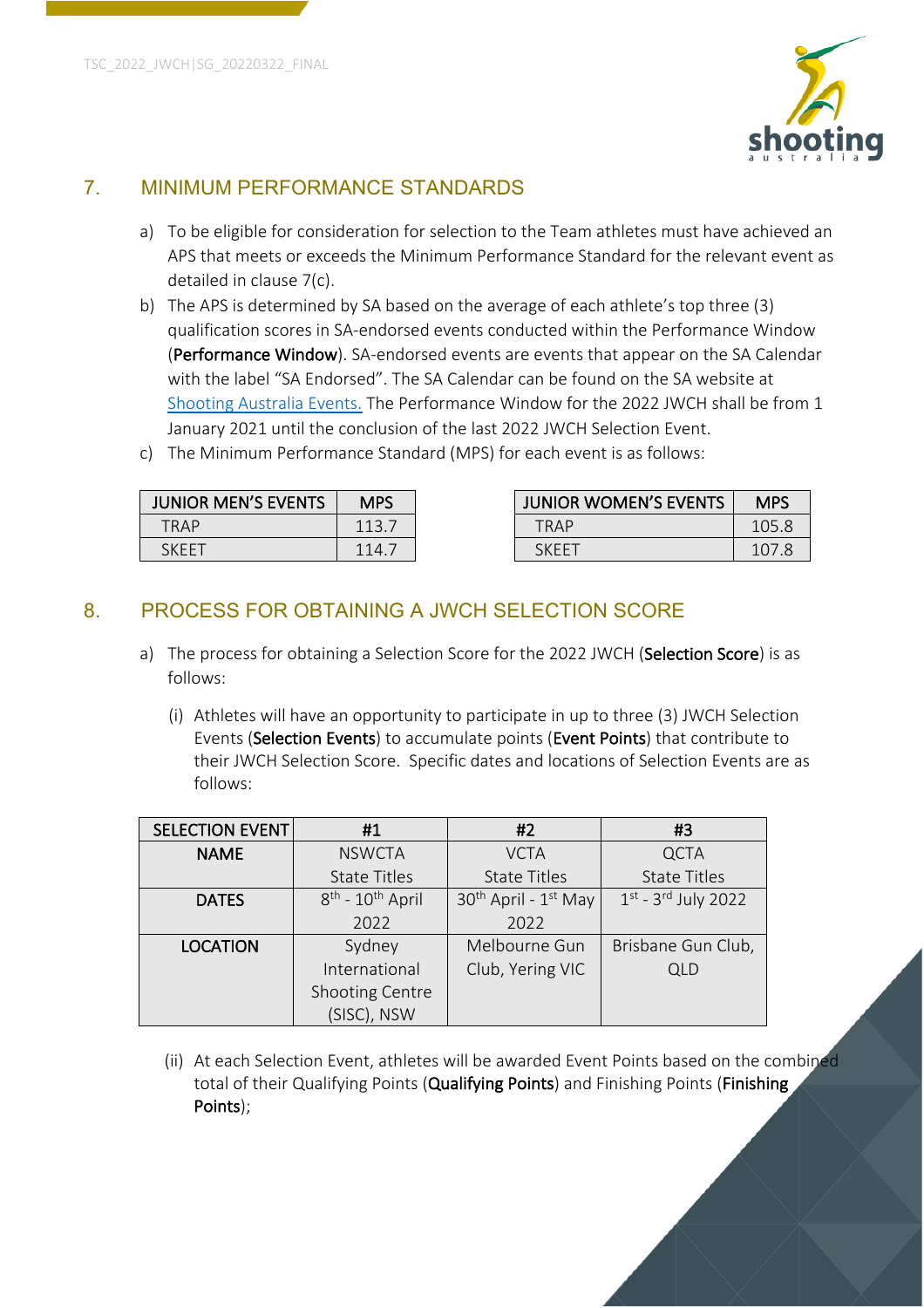

- (iii) Qualifying Points will be calculated and awarded in the following manner:
	- A. The Qualifying Points that each athlete is to receive for each Selection Event is equal to their qualifying score for that event.
	- B. For example, an athlete that qualifies for the Trap Women final with a score of 121 shall receive 121 qualifying points for that Selection Event.
- (iv) Finishing Points will be calculated and awarded in the following manner:
	- A. The Finishing Points that each athlete is to receive for each Selection Event is determined by the athlete's finishing position after the final.  $1<sup>st</sup>$  place is awarded 8 points,  $2^{nd}$  place 7 points,  $3^{rd}$  place 6 points and so on until all athletes that have qualified for the final are awarded points, regardless of the number of starters in the final.
	- B. An athlete who does not qualify for the final will receive no Finishing Points.
- (v) Event Points will be calculated by combining the Qualifying Points and Finishing Points at each individual Selection Event. For example, an athlete that qualifies for the final on a score of 116 (116 Qualifying Points), and then wins the Gold Medal (8 Finishing Points), shall be awarded 124 Event Points (116 + 8), for that Selection Event.
- (vi) For the avoidance of doubt, the process for accumulating Event Points is the same for all JWCH Selection Events;
- (vii) At the end of the Selection Events, each athlete will obtain a Selection Score which is calculated based on the combined total of all their Event Points achieved in all the Selection Events. Accordingly, and for the avoidance of any doubt, where an athlete:
	- A. Participates in three (3) Selection Events: their Selection Score is calculated based on the combined total of all three (3) Events Points achieved in all the Selection Events.
	- B. Participates in two (2) or less Selection Events: their Selection Score is calculated based on the combined total of the Event Points achieved in all of the Selection Events they participated in; and
- (viii) At the end of the Selection Events, Selection Scores for all eligible athletes will then be ranked from highest to lowest.

# 9. SELECTION PROCESS FOR THE MEN'S AND WOMEN'S EVENTS

- a) Subject always to clauses 5, 6 and 7, the Selection Panel will select athletes to the Team according to the following process (Selection Process):
	- (i) Up to two (2) positions in each event will be allocated to athletes that have demonstrated medal winning performance in ISSF World Cup individual competitions within the Performance Window as follows:
		- a. The athlete with the highest number of ISSF World Cup medals from individual events shall be selected to the first position on the Team;
		- b. The athlete with the second highest number of ISSF World Cup medals in individual events shall be selected to the second position on the Team;
		- c. If two (2) or more athletes are tied based on medal winning performances in ISSF World Cup individual competitions during the Performance Window,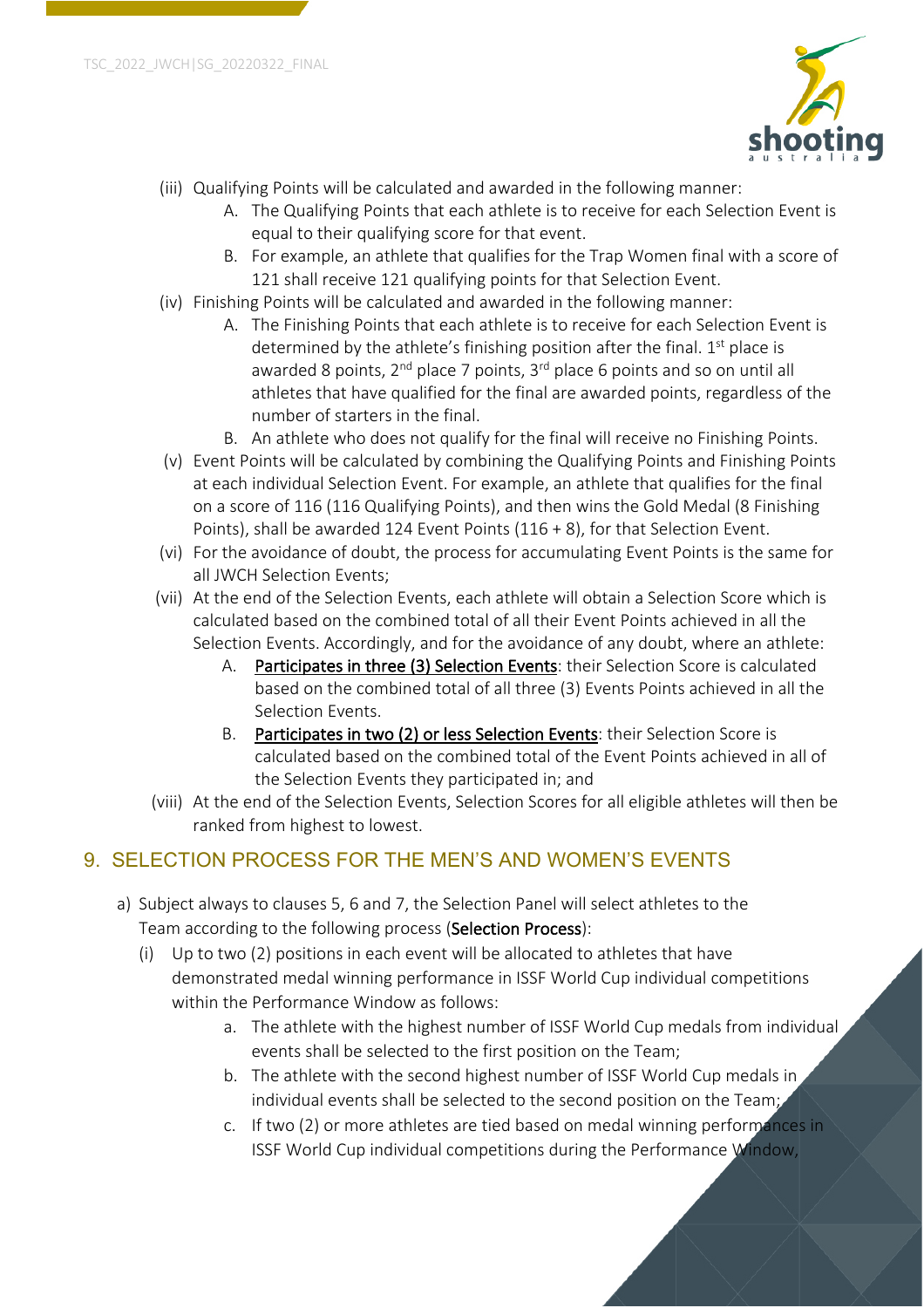

positions on the Team will be selected at the absolute discretion of the Selection Panel;

- d. If less than two (2) athletes have demonstrated medal winning performances at ISSF World Cup individual competitions during the Performance Window, all remaining positions on the Team will be determined in accordance with clause 9(a)(ii);
- (ii) Subsequent to the application of  $9(a)(i)$  above, athletes will be selected to the Team in order of their JWCH Selection Score ranking at the conclusion of the Selection Events. If two (2) or more athletes are tied based on their Selection Scores, the tie will be broken as outlined in clause 9(a)(iii)
- (iii) In the event of a tie, the Selection Panel will consider the following criteria, in the order listed, until the tie is broken:
	- a. Total of qualification scores (actual targets shot), from all Selection Events where the athletes participated head to head;
	- b. At the absolute discretion of the Selection Panel.
- (iv) For the avoidance of doubt, only those athletes that remain tied after consideration of the first criterion (9(a)(iii)a. will be considered against the second criterion (9(a)(iii)b. to break the tie.
- b) In the unlikely event that a minimum of three (3) JWCH Selection Events cannot be completed due to extenuating circumstances (Extenuating Circumstances), athletes will be selected to the Team by the SA Selection Panel at its absolute discretion.

# 10. EXTENUATING CIRCUMSTANCES

- a) In determining whether an athlete has satisfied the criteria set out in clauses 7, 8 or 9, the SA Selection Panel at its absolute discretion may take in to account any Extenuating Circumstances which prevent an athlete from achieving the Selection Score which would otherwise be required to obtain selection to the Team. For the avoidance of doubt, the exercise of this discretion by the Selection Panel may result in a different athlete being selected to the Team.
- b) Without limitation, the SA Selection Panel may consider an athlete's non-attendance at a Selection Event to be an Extenuating Circumstance in its absolute discretion.
- c) In the event that an athlete determines that he or she is unable to attend a Selection Event, that athlete must notify the SA High Performance Director of his or her non-attendance in writing as soon as practicable. The High Performance Director may require an athlete to undergo a medical examination as a condition of the athlete's non-attendance at a Selection Event being treated as an Extenuating Circumstance by the SA Selection Panel.

### 11. APPEALS PROCESS

a) Appeals will be conducted in accordance with, and governed by, the process detailed in the SA Appeals Process, a copy of which may be downloaded from the SA website: Australia Appeals Policy or obtained by request from the SA office.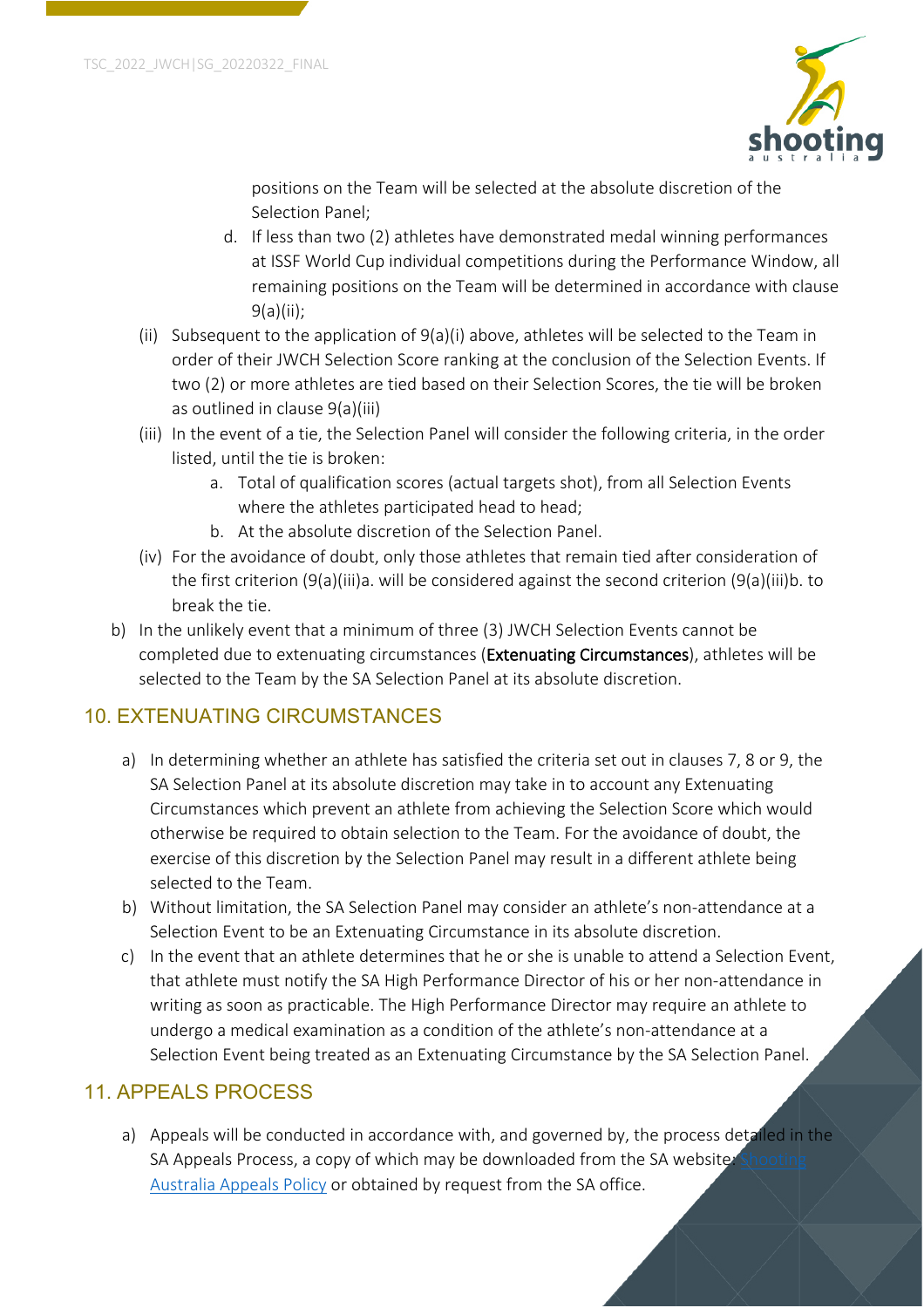

### 12. TEAM MEMBERSHIP

- a) Athletes selected to the Team must sign and return the SA Athlete Agreement within seven (7) days of notification. Team selection will be confirmed once SA has received a signed SA Athlete Agreement.
- b) By signing the SA Athlete Agreement, athletes agree to be bound by its terms and conditions and any other reasonable conditions as determined and published by SA from time to time.
- c) In all cases, continuing membership of the Team is dependent on the athlete demonstrating to the SA Selection Panel and relevant National Coach that they are maintaining a suitable training regime and where deemed necessary, attending such camps as determined by the SA National Coach.
- d) Athletes agree that the Selection Panel may remove an athlete from the Team where that athlete has not:
	- (i) completed, signed and returned to SA the Team Agreement as required by SA; or
	- (ii) met SA's requirements in relation to training and participation in training camps as required by SA.
- e) Any incident or act related to doping in breach of the relevant policies or any incident that could bring the sport into disrepute will result in the immediate withdrawal of the athlete(s) from the Team. In addition, these athletes may be subject to suspension pending an investigation and the outcome of any subsequent appeal. There is no right of appeal against a withdrawal under this clause 12(e).
- f) SA reserves the right to add or remove athletes from the Team for the 2022 JWCH where a need is clearly established. The SA High Performance Director must approve such changes. Examples of where this may be necessary are, but are not limited to:
	- (i) Injury or Illness;
	- (ii) Bereavement leave or personal matters;
	- (iii) Disciplinary action Breach of SA Athlete Agreement; or
	- (iv) Team harmony and balance.

### 13. ANNOUNCEMENT

a) Unless otherwise determined by the Selection Panel the Team for the 2022 JWCH will be announced via the SA website www.shootingaustralia.org following the conclusion of all JWCH Selection Events.

### 14. FUNDING AND LOGISTICS

a) All entries, travel arrangements and payments to the local organising committee for the 2022 JWCH will be co-ordinated through and by SA. Subject to any funding provided by SA, athletes will be required to bear all costs of participation in the Team for the 2022 JWCH (Participation Costs). These will be advised to athletes and must be paid to SA in accordance with clause 14(d).